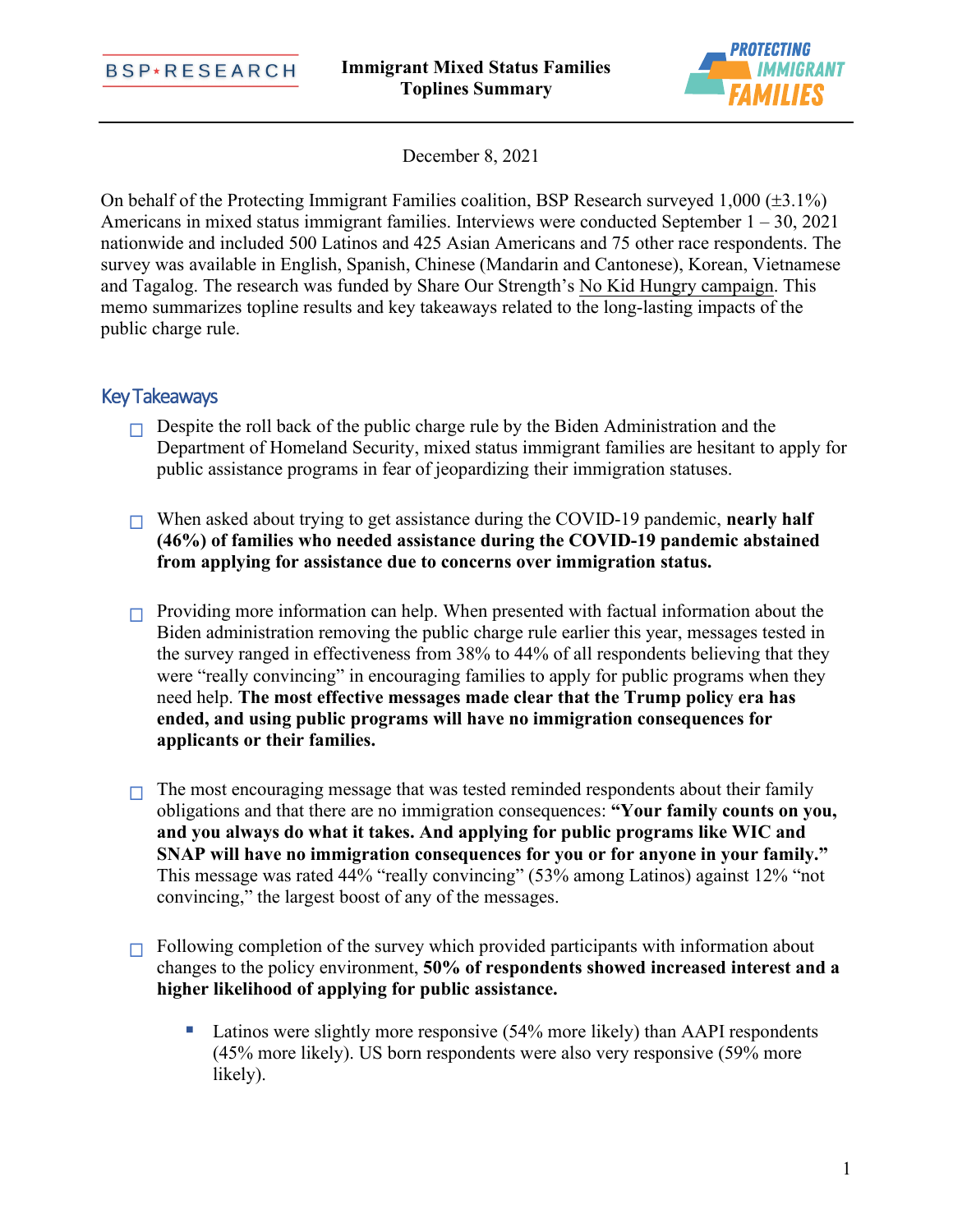

- **Only 22% of immigrant families "have heard a lot" about the Biden Administration's changes made to the Trump public charge rule earlier this year**. The "a lot" response rate is more useful than a binary yes-no choice, when asking about a respondent's factual knowledge, as a tool to manage the social desirability bias common to opinion research. Even allowing for that bias, three-in-ten respondents said they had heard nothing at all. This is a powerful indicator of the need for more outreach to the immigrant community, as there is likely to be a larger segment of the overall population who have not heard enough about this shift in policy to influence their choices about seeking needed care and help.
	- Awareness was especially low among AAPI communities (16% heard a lot) compared to Latino communities (27% heard a lot)
- $\Box$  It is important to note where immigrant families are receiving their information about immigration policies. **Over half of respondents (59%) noted relying on "TV news"** for reliable information about immigration policy. The second most popular source for news and information was **"Facebook, Social media, or online" (39%) and "Friends and family" (also with 39%)**.
- Further, more than two-in-five believe "applying for assistance programs could cause immigration problems," with **41% of respondents agreeing this statement was "correct" compared to only 25% who said it was incorrect and 34% said they don't know.** Noncitizens were less likely to believe this statement was correct at 34%.
	- This misbelief was even higher among US born respondents who often help their mixed-status families navigate public bureaucracy with **47% believing applying for assistance could cause immigration problems.**
- $\Box$  Throughout the survey, the U.S. born family members in mixed status families report higher levels of responsiveness and efficacy, consistent with prior research. Longstanding theories in sociology and political science suggest immigrants, especially non-citizens have lower rates of efficacy than their U.S. born counterparts. In particular, U.S. born children of immigrants have more awareness of their full rights as U.S. citizens and are more likely to see inequality and injustice. As such, U.S. born and naturalized immigrants may be good messaging targets to convince others in their mixed-status families that the Trump-era policies are gone and access has been restored to government programs.

**Research Methodology -** The survey included 1,000 total completed interviews with adults who either live in mixed-status families or who have family members or close friends who are noncitizens. The majority of interviews (70%) are with mixed-status households, however there are also a large number of U.S. born Latinos and Asian Americans with non-citizen parents. Even though some of these younger Americans who grew up in mixed-status households now live on their own, they are still very important conduits and providers for their non-citizen parents and therefore we also included them in the survey. Among the U.S. born, 76% report having non-citizen parents and 17% report having a non-citizen sibling. The survey was fielded from September  $1 - 30$ , 2021 nationwide and included interviews with 500 Latino, 425 interviews with Asian American, and 75